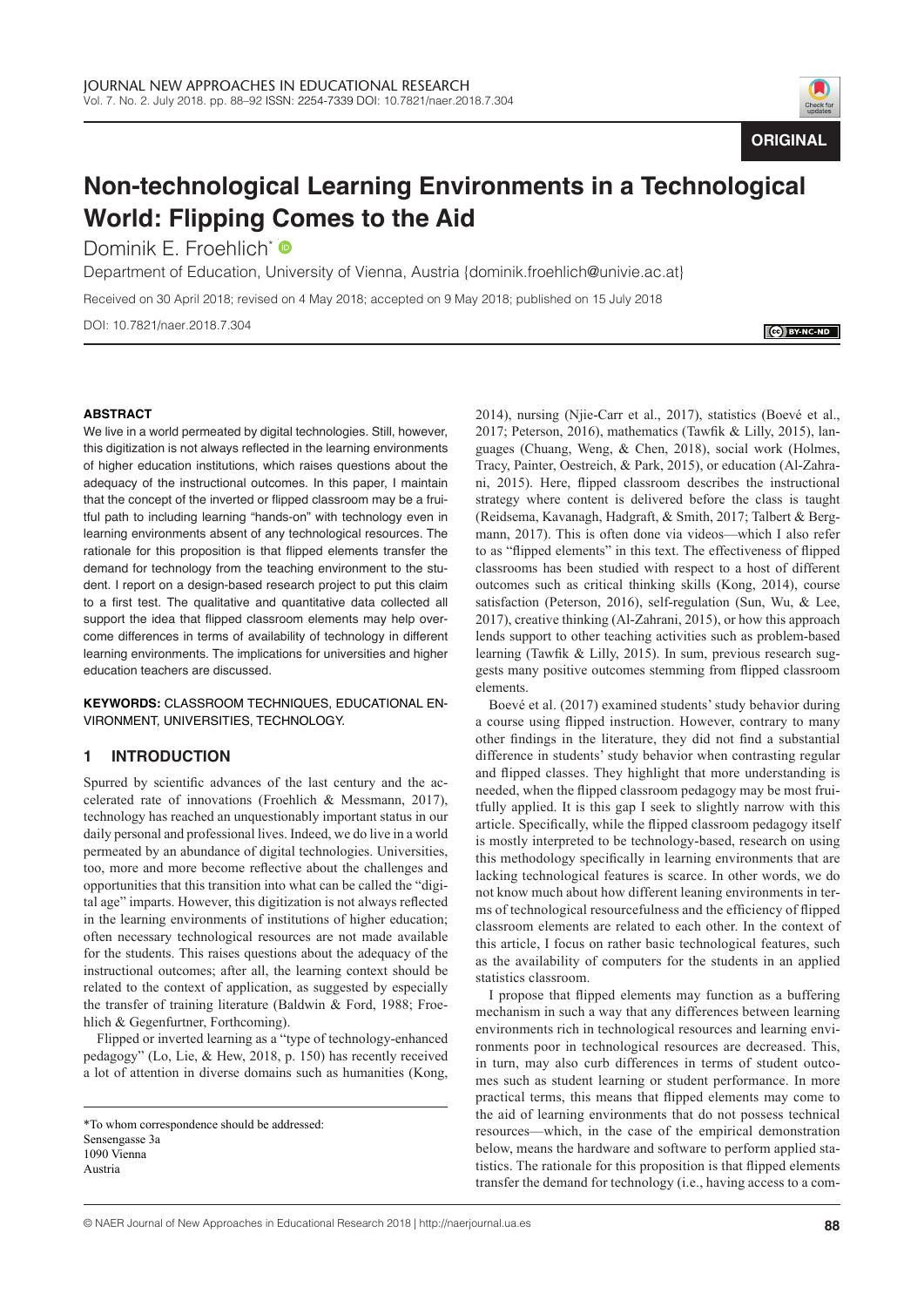puter with all the needed software for a specific course) from the teaching environment (e.g. a lab or a seminar room) to the student (e.g. privately owned computers or shared facilities at the university). If this proposition holds true, this has important implications for how universities (especially those that could be considered poorly equipped in terms of technology) could master the transition into the digital age in a sustainable and financially viable manner.

In order to generate primary data to test the proposition outlined above, I executed a design-based research project (Anderson & Shattuck, 2012; Euler & Sloane, 2014). Following the nature of design-based research projects (which will be described in more detail in the Material and Methods section), this investigation is embedded in my own teaching practice. The contribution that this article aims to make, therefore, cannot be a robust and generalizable test of this proposition. However, I do aim to test the general viability of the idea so that further research can investigate the proposition in greater detail, using more robust methods, and in a more informed and efficient way. Also, I do discuss the implications for higher education teachers and the universities they are teaching in.

The rest of this paper is structured as follows. First, I describe the methods and all the data sources tapped in the empirical part of this study. I briefly explain the nature of design-based research projects as well as the background in which this particular project is embedded in. Next, I provide information about the intervention that was implemented and the data sources that were tapped in order to measure the effect of the intervention. I briefly present the results and interpret and discuss them in light of universities and the opportunities and challenges the digital age brings for them.

# **2 MATERIALS AND METHODS**

In this section, I define and present the process of design-based research and provide the necessary background information about the project. Also, I describe the flipped classroom intervention that is in the focus of this article. Last, I explain how evaluative data was collected and analyzed.

## **2.1 Overview of the method**

In the following pages, I report a design-based research project (Choi & Lee, 2008) to provide some preliminary empirical evidence for the previously presented proposition and the rationale behind it. Design-based research is often executed as a series of three major steps (Anderson & Shattuck, 2012): First, the research is situated in a real teaching context, where a potential point for improvement was identified. Second, within this context, an intervention is implemented that is estimated to be powerful enough to have a notable effect. Third, qualitative and quantitative data are purposefully integrated (Johnson & Onwuegbuzie, 2004; Schoonenboom, Johnson, & Froehlich, 2018) to assess the intervention. This then is usually repeated so that the proposed intervention can be refined iteratively (see Figure 1). In this particular study, we deviate from the latter, as I do not make a comparison over time (e.g. having pre- and post-intervention evaluations of one course) but over courses that were taught in parallel. Specifically, in this particular design-based research project, the overall research strategy is one of making comparisons between two courses in very different contexts and learning environments, which are described in the next section.



**Figure 1.** Teaching context

## **2.2 Background**

I have chosen two courses as a basis for comparison. The chosen courses—which I from now on will refer to as "A" and "B"lend themselves for this comparison as they are homogeneous in defining features of the course; for instance, they share the same goals (prepare students to execute a quantitative study on their own for their thesis work, decrease statistic anxiety, increase statistical self-efficacy) and the intended audience (first year Bachelor students). They are also similar in terms of the broader institutional context: in both cases, public universities located in Austria.

However, the courses are very different when it comes to the actual learning environment. In setting A, I teach the course to 25 students in a computer lab; every student has access to appropriate hardware and also commercial statistics software (also outside the course). In setting B, I teach 150-160 students in an auditorium without any technical equipment (except for a projector) that does not provide enough space for students to work on their own laptops. Table 1 gives an overview of the differences.

**Table 1.** Overview of the different settings

| Setting         | A                                | в                                                 |  |
|-----------------|----------------------------------|---------------------------------------------------|--|
| Institution     | University of<br>applied science | University                                        |  |
| Level           | Bachelor                         | Bachelor, but also Master/PhD<br>students present |  |
| Class size      | 25                               | 151                                               |  |
| Room            | computer lab                     | lecture room                                      |  |
| Prior knowledge | homogeneous                      | heterogeneous                                     |  |

This project was originally part of a larger data collection effort that comprised more settings, including some that did not use flipped classroom elements. However, given that the differences in outcomes is not the goal of this particular paper and since these differences are already very well documented in the literature, the respective courses are ignored to increase clarity of presentation.

## **2.3 Intervention**

The intervention in this design-based research study is the introduction of flipped-classroom elements (videos in the format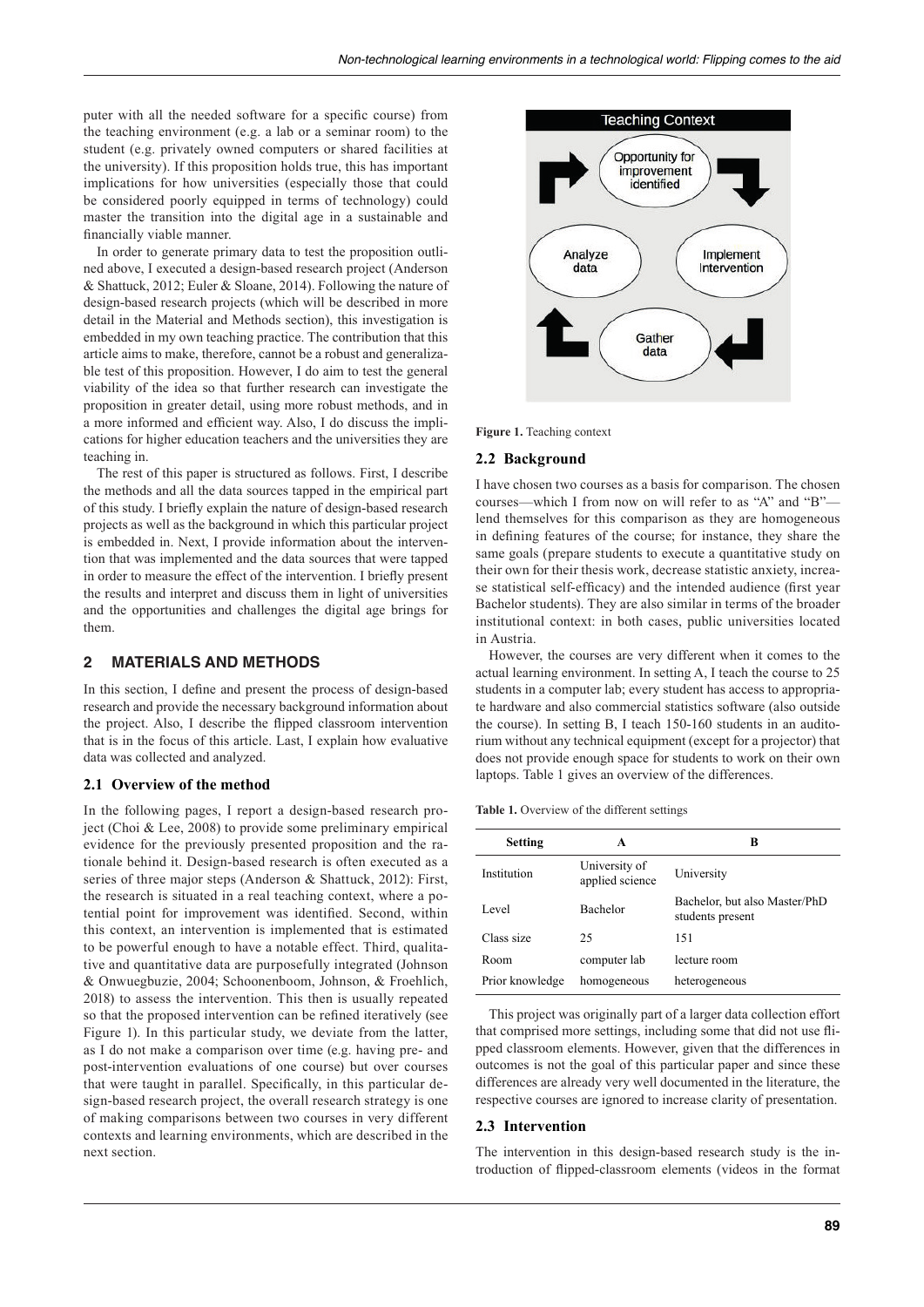of "slidecasts" about statistical theory—e.g. the central limit theorem or confidence intervals—and "screencasts" for more application-oriented videos— e.g. how to perform a specific statistical test and how to interpret it). The videos were produced by myself specifically for the courses to be studied. The total duration is about five hours, which amounts to roughly 25% of the total teaching time in the classroom. I deem this high percentage vital in order to make the intervention an important part of the courses, which increases the likelihood that there is a measurable impact.

The intervention was planned and executed in the same manner in both courses. Specifically, each flipped element was integrated in a teaching strategy of three steps:

- 1. Before each lecture, the students received videos to watch that introduced the topic of the lecture theoretically and showcased an exercise directly in a statistical software package. The students were not required to have any prior knowledge about the content being taught.
- 2. Then, the students were required to solve an exercise of similar difficulty using the same statistical software package. In setting A, the courses were given as extra resources with the explicit recommendation to watch them before each lecture in the classroom. In setting B, viewing the videos before the lecture was mandatory and tested using a graded quiz (cf. Taylor, 2015). While these different approaches are interesting in their own right, they are not the focus of this particular paper.
- 3. During the lecture in class, I answered any questions on the theoretical video and showed a step-by-step solution to the assignment(s). Afterwards, a more complex exercise about the same topic was done directly in class. While the students were able to do the exercise directly in class in the computer room, this was not feasible in setting B, where this part was less interactive and rather teacher-centered instruction.

## **2.4 Instruments**

I compare the courses based on several both quantitative and qualitative criteria:

In terms of quantitative criteria, I draw from three major sources: First, a quiz that was a formal part of both courses. In both settings, the quiz served as a preparatory exam before the real exam at the end of the course. This preparatory exam, however, was taken quite seriously and completed by all students. Second, I disseminated surveys that contained psychographic questions about statistics anxiety (Onwuegbuzie & Wilson, 2000) (23 items, sample item: "How anxious do you feel when you need to interpret a statistic in a journal article?"; answers from  $1 =$  "no anxiety" to  $5 =$  "strong feeling of anxiety") and statistical self-efficacy (Finney & Schraw, 2003; Larwin, 2014) (seven items, sample item: "How confident do you feel in selecting an appropriate statistical test for a given research question?"; answers from  $1 =$  "not confident at all" to  $5$  = "totally confident"), as well as standardized course- and teacher-evaluation scales. The questionnaire that contained the psychographic information as well as the standardized evaluation was completed by 23 and 22 students in settings A and B, respectively. Third, the quantitative parts of the respective course evaluations are used.

In terms of qualitative criteria, I rely on field notes and reflection memos (Saldana, 2009) made throughout the whole teaching process as well as the information students provided at various evaluation points throughout and at the end of the

course. Additionally, both courses applied for teaching awards at their respective institutions and, hence, received thorough review by a jury of senior higher education teachers.

## **2.5 Analytical strategy**

For the analysis, it needs to be acknowledged that all the data collected describes a single case. The analytical aim, therefore, cannot be to deliver generalizable results. Instead, I test whether preliminary evidence in support of the proposition can be generated. Such first evidence may form an important basis for more generalizable (but also more costly) research (cf. Froehlich, Liu, & Van der Heijden, 2018).

Each data source presented can hardly be considered robust evidence on its own. However, the multitude of different perspectives associated with the different data sources allows many opportunities for triangulating the evidence and to form an overall conclusion (cf. Jick, 1979). We interpret each of the following comparisons as in support of the proposition that the introduction of flipped elements can help level the playing field between learning environments rich in technological resources and those not so, if the absence of negative differences between setting A and B is indicated. For comparison of quantitative data, t-tests are used.

# **3 RESULTS**

In this section, I present the results of the comparison of all data collected.

Statistical self-efficacy was, on average, rated to be quite low in both courses, but the difference between setting  $A (M = 2.4, SD =$ 0.7) and setting B ( $M = 3.2$ ,  $SD = 1.0$ ) was statistically significant  $(T = -3.1, p \le 0.01)$ . This indicates some support to the proposition (especially because the setting rather poorly equipped scored higher regarding this measure).

For statistic anxiety, the means of setting A ( $M = 2.6$ ,  $SD = 0.7$ ) and setting B ( $M = 2.2$ ,  $SD = 0.8$ ) do not show any statistically significant differences between the learning environments. This lends weak support to the proposition.

As concerns the evaluative scales of teaching performance (A:  $M = 4.5$ ,  $SD = 1.1$ ;  $B$ :  $M = 5.4$ ,  $SD = 1.3$ ) and the overall course quality (A:  $M = 4.8$ ,  $SD = 1.0$ ; B:  $M = 5.6$ ,  $SD = 1.3$ ), statistically significant differences ( $p \le 0.05$ ) exist in support of the proposition (again, especially because the setting rather poorly equipped scored higher regarding these measures).

The qualitative data are somewhat more difficult to weigh against each other given the contextual differences, but they do not suggest a stark difference in any direction between the two courses. Students in both courses highlighted the videos as the most importance resource for preparing for each class and the exam. The independent juries of the applied for teaching awards, too, gave very positive evaluations of both courses. The course in setting B won a university-internal teaching award, the course in setting A was nominated for a nation-wide award by the institution. Both applications were highly competitive processes.

Table 2 depicts all these sources of evidence together with the results and their interpretation. As stipulated before, each single base of evidence can hardly be considered robust evidence in terms of testing the proposition. However, it is notable that all the results point into the same direction, which does give some confidence in stating that the proposition is supported by the mixed data presented.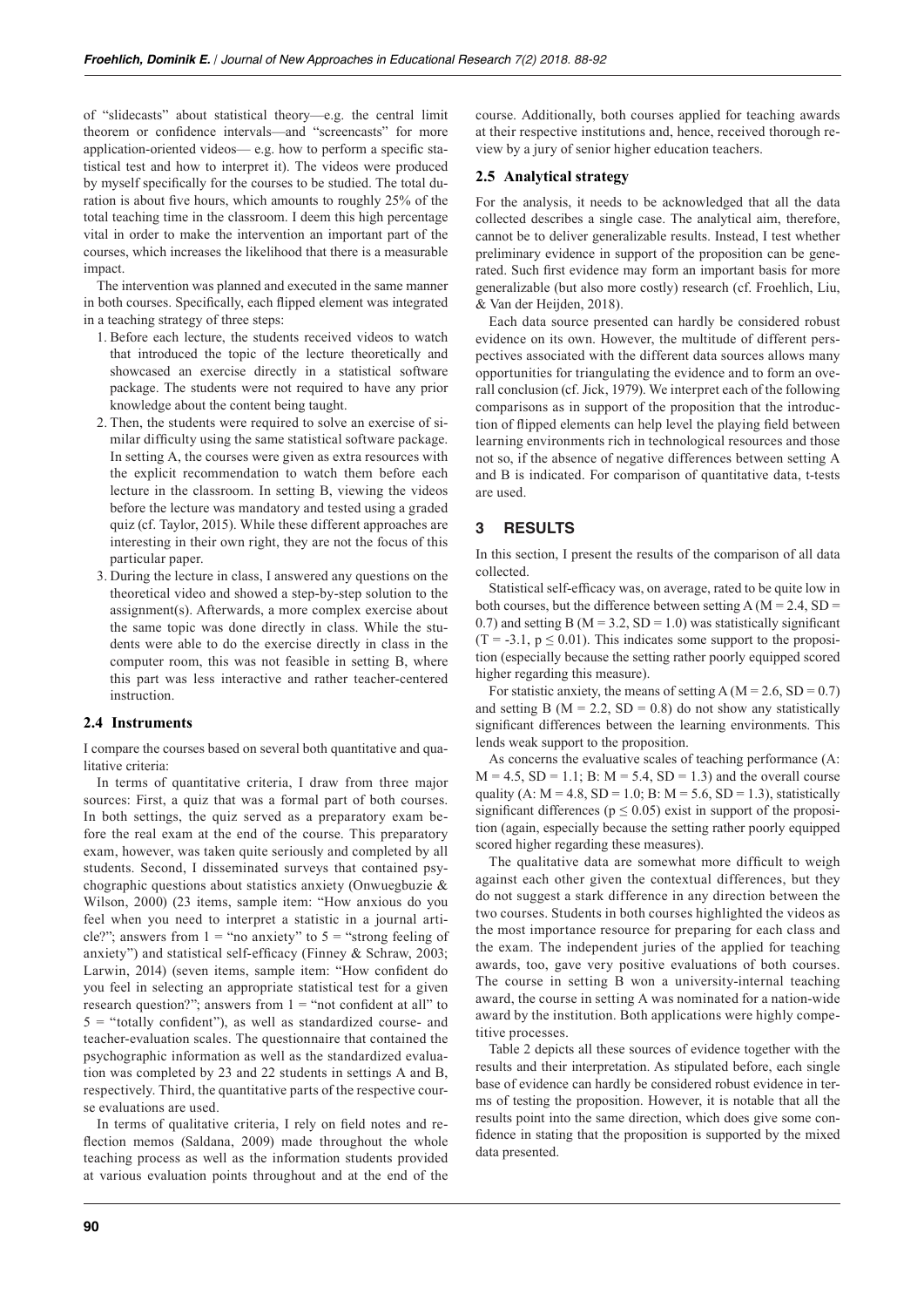| <b>Table 2.</b> Overview of the research results |
|--------------------------------------------------|
|--------------------------------------------------|

| Data                                                      | A                      | B                      | <b>Analysis and Interpretation</b>                               | Conclusion                      |
|-----------------------------------------------------------|------------------------|------------------------|------------------------------------------------------------------|---------------------------------|
| Psychographic measurement of<br>statistical self-efficacy | $M = 2.4$ , $SD = 0.7$ | $M = 3.2, 1.0$         | Statistically significant difference;<br>setting B scores higher | Supports the proposition        |
| Psychographic measurement of<br>statistic anxiety         | $M = 2.6$ , $SD = 0.7$ | $M = 2.2$ , $SD = 0.8$ | No statistically significant<br>difference                       | Weakly supports the proposition |
| Evaluative scales of teaching<br>performance              | $M = 4.5$ , $SD = 1.1$ | $M = 5.4$ , $SD = 1.3$ | Statistically significant difference;<br>setting B scores higher | Supports the proposition        |
| Evaluative scales of overall<br>course quality            | $M = 4.8$ , $SD = 1.0$ | $M = 5.6$ , $SD = 1.3$ | Statistically significant difference;<br>setting B scores higher | Supports the proposition        |
| Student qualitative assessment                            | highly rated           | highly rated           | No important difference found                                    | Weakly supports the proposition |
| Jury qualitative assessment                               | highly rated           | highly rated           | No important difference found                                    | Weakly supports the proposition |
|                                                           |                        |                        |                                                                  |                                 |

# **4 DISCUSSION**

In this article, I argue that flipped-classroom elements (Reidsema et al., 2017; Talbert & Bergmann, 2017) may help higher education teachers in learning environments poor in technological resources to deliver technology-based courses. Specifically, I proposed that flipped elements may help to curb negative student outcomes that are a direct result of learning environments poor in technological resources. As a rationale for this proposition I suggested that flipped elements transfer the demand for technology from the teaching environment to the student. In order to generate first evidence for this proposition, I have implemented a design-based research project (Choi & Lee, 2008) that features an intervention (the introduction of flipped elements) that was implemented in two very different contexts. Also, different sources of qualitative and quantitative data were tapped to procure information about the efficiency of that intervention. All data generated points into the same direction: The course in the less technologized learning environment of setting B is not evaluated to be more negative in any way than the more technologized learning environment of setting A. I interpret this to be in support of the proposition.

#### **4.1 Limitations and implications for further research**

The study presented here was not intended to produce fully conclusive results. However, the aim was to generate early-stage evidence that gives some more security when venturing into more elaborated research designs to investigate this topic. Arguably, the most important limitation concerns the question about generalizability. All the data were used to contrast two single cases; given that a plethora of factors were not part of this research (most prominently, the teacher), no generalization is possible. Still, I did use a host of very different indicators to test the proposition and they all point into the same direction. Also, although not the primary goal of this research project, the findings are in line with the positive outcomes of flipped classroom designs found elsewhere in the literature (e.g. Peterson, 2016; Sun et al., 2017). This gives some confidence in the robustness of the results generated in this article.

This study hopes to facilitate the conduct of further investigations that may help to bridge this gap and that are able to produce more generalizable outcomes.

#### **4.2 Implications for practice**

To the best of my knowledge, the mechanism of buffering potentially negative effects of learning environments poor in technological resources has neither been proposed nor tested before. These first results, however, indeed suggest that flipped elements may help to alleviate this issue. This has a few important implications for practice.

For universities, this buffering effect may be an important ingredient during the transition into the digital age. This is especially true for larger institutions (such as setting B), where the financial burden of providing the technological resources for the students may put a lot of strain on the financial balance and the flexibility as an institution. If, however, flipped elements may already be enough to limit negative effects as suggested by the proposition, this may not be necessary.

For higher education teachers, the buffering effect described here may represent another advantage of the flipped-classroom pedagogy to be added to the list of commonly defined advantages (e.g. Taylor, 2015, or see the list of example outcomes given in the introduction). This may also increase the motivation to subscribe to this model of teaching. Since the described effect requires an investment on the side of the students—they need access to a computer with the required software—, it is important to recognize the requirements when planning the course and the flipped elements. Specifically, it is recommended to only use software that is either freely available or that is accessible via the shared workstations at the university. While teaching in an environment where students have different computer setups, operating systems, etc. definitely becomes more complex and challenging for the teacher, it also furthers technological competencies on the side of the students more than a "ready-to-use" computer lab at the university does. On the side of the teacher's input, it is important to highlight the workload associated with creating flipped elements (see for instance Taylor, 2015). This stresses the need for finding more sustainable ways of creating and sharing open educational resources (Caswell, Henson, Jensen, & Wiley, 2008; Downes, 2007), as universities aim to leverage the opportunities and master the challenges of the digital age.

#### **REFERENCES**

- Al-Zahrani, A. M. (2015). From passive to active: The impact of the flipped classroom through social learning platforms on higher education students' creative thinking: From passive to active. *British Journal of Educational Technology*, *46*(6), 1133–1148. doi:[10.1111/bjet.12353](http://doi.org/10.1111/bjet.12353)
- Anderson, T. & Shattuck, J. (2012). Design-Based Research: A Decade of Progress in Education Research? *Educational Researcher*, *41*(1), 16–25. doi[:10.3102/0013189X11428813](https://doi.org/10.3102/0013189X11428813)
- Baldwin, T. T. & Ford, J. K. (1988). Transfer of training: A revire and directions for future research. *Personnel Psychology*, *41*(1), 63–105. doi[:10.1111/j.1744-6570.1988.tb00632.x](https://doi.org/10.1111/j.1744-6570.1988.tb00632.x)
- Boevé, A. J., Meijer, R. R., Bosker, R. J., Vugteveen, J., Hoekstra, R., & Albers, C. J. (2017). Implementing the flipped classroom: an exploration of study behaviour and student performance. *Higher Education*, *74*(6), 1015–1032. doi[:10.1007/s10734-016-0104-y](https://doi.org/10.1007/s10734-016-0104-y)